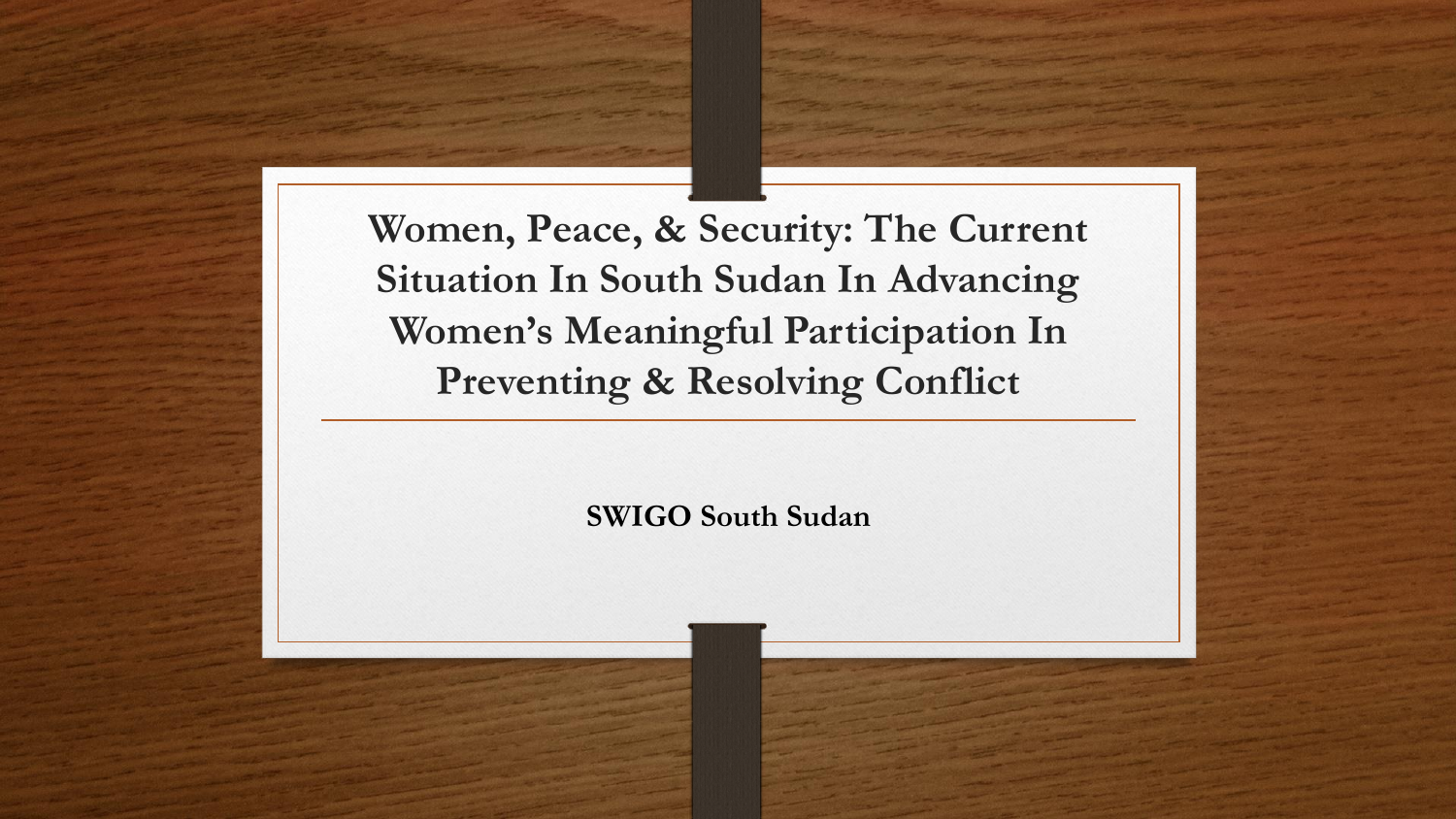# **Why Women, Peace And Security?**

- Women have voice & power to be agents of change.
- Women's agency, voice & capacities, & a real gender perspective are critical to local dialogues, better policies & more equitable peace deals.
- The WPS Agenda has a powerful transformative potential for:
	- Moving from exclusive to democratic decision-making,
	- From gender inequality to gender justice, and
	- From conflict and violence to sustainable and feminist peace.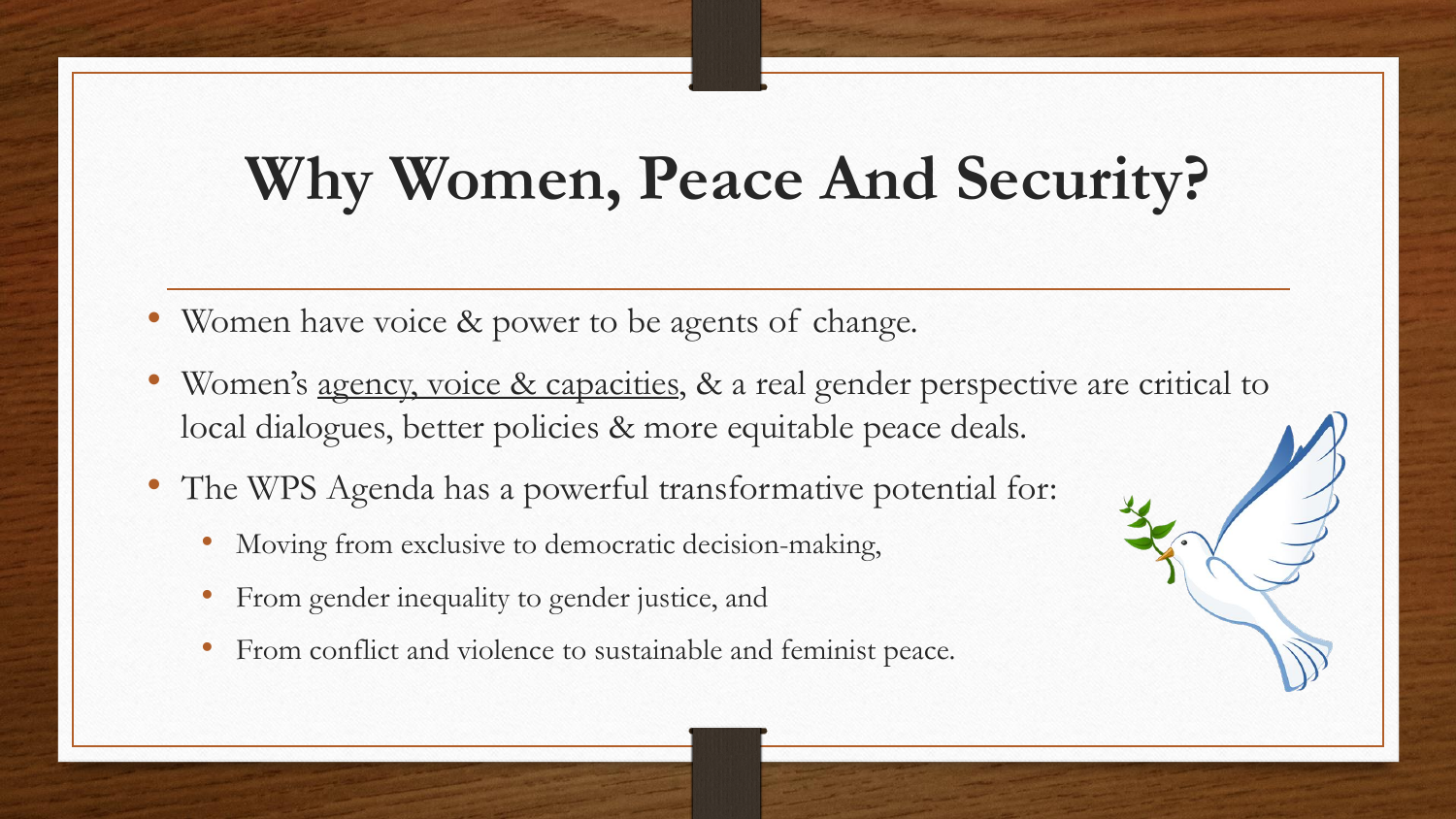#### **Current Situation in South Sudan in Advancing Women's Meaningful Participation in Preventing & Resolving Conflict**

- The R-ARCSS signing on 12 September 2018 & the RTGoNU) formation on 22 February 2020 provided new entry points for the incorporation of women's rights into the peace agreement including an increase in the affirmative action principle from 25% to 35%.
- They provided for a Women's Enterprise Fund & for women's representative seats in key transitional institutions.
- The South Sudanese women played a major role during the High-Level Revitalization Forum (HLRF) that led to the signing of the R-ARCSS.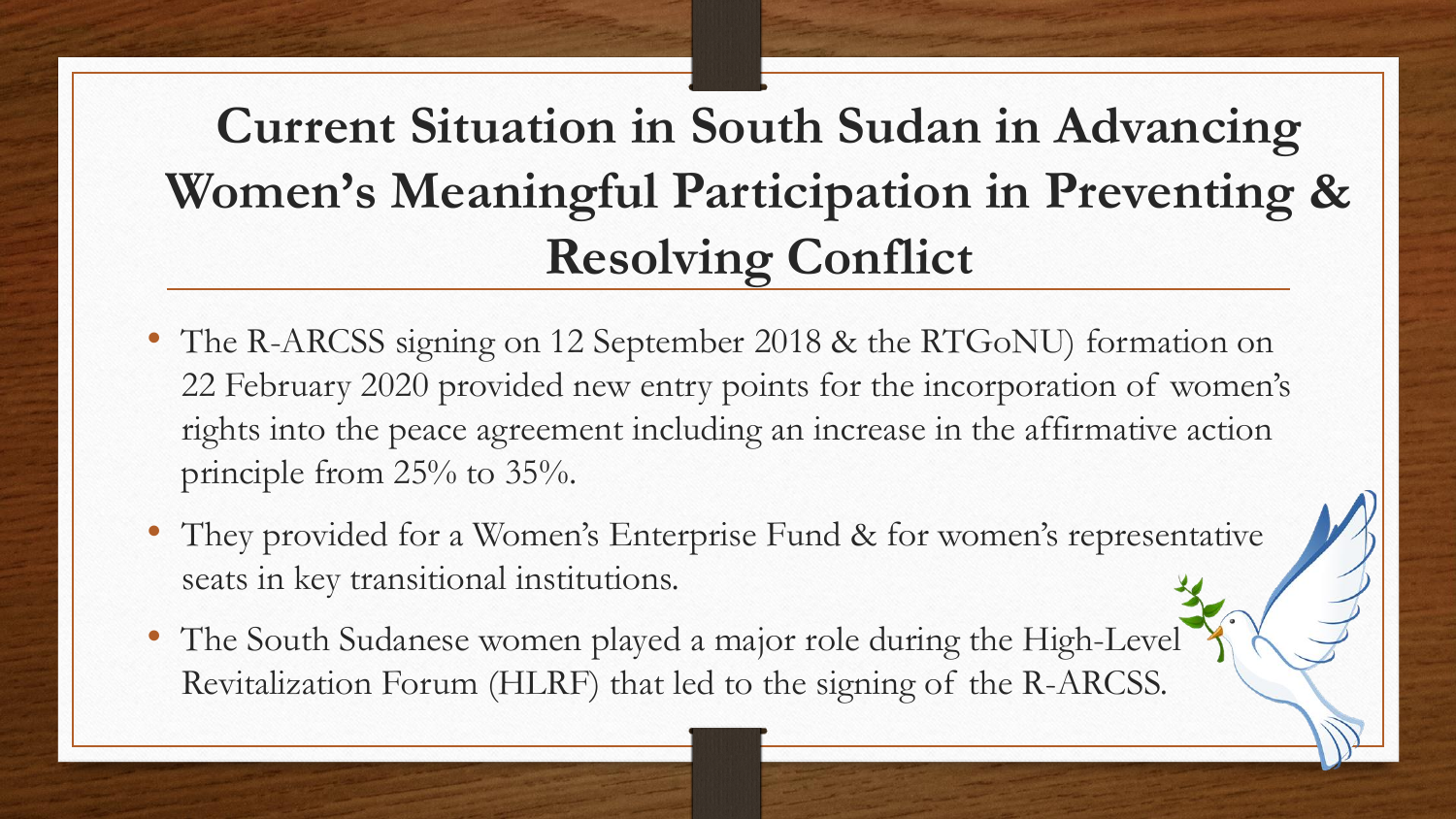# **Current Situation in South Sudan in Advancing Women's Meaningful Participation in Preventing & Resolving Conflict (Contd.)**

• Women from political entities participated in the R-ARCSS process, in addition to women representing other stakeholders, like women networks (Women Bloc and Women's Coalitions), women from other CSOs organizations, (CSOs Forum, Youth, Academia, Business Community, Faith based organizations, CSOs Alliance, eminent personalities) were highly active in pushing women and civilian protections and rights issues in the agreement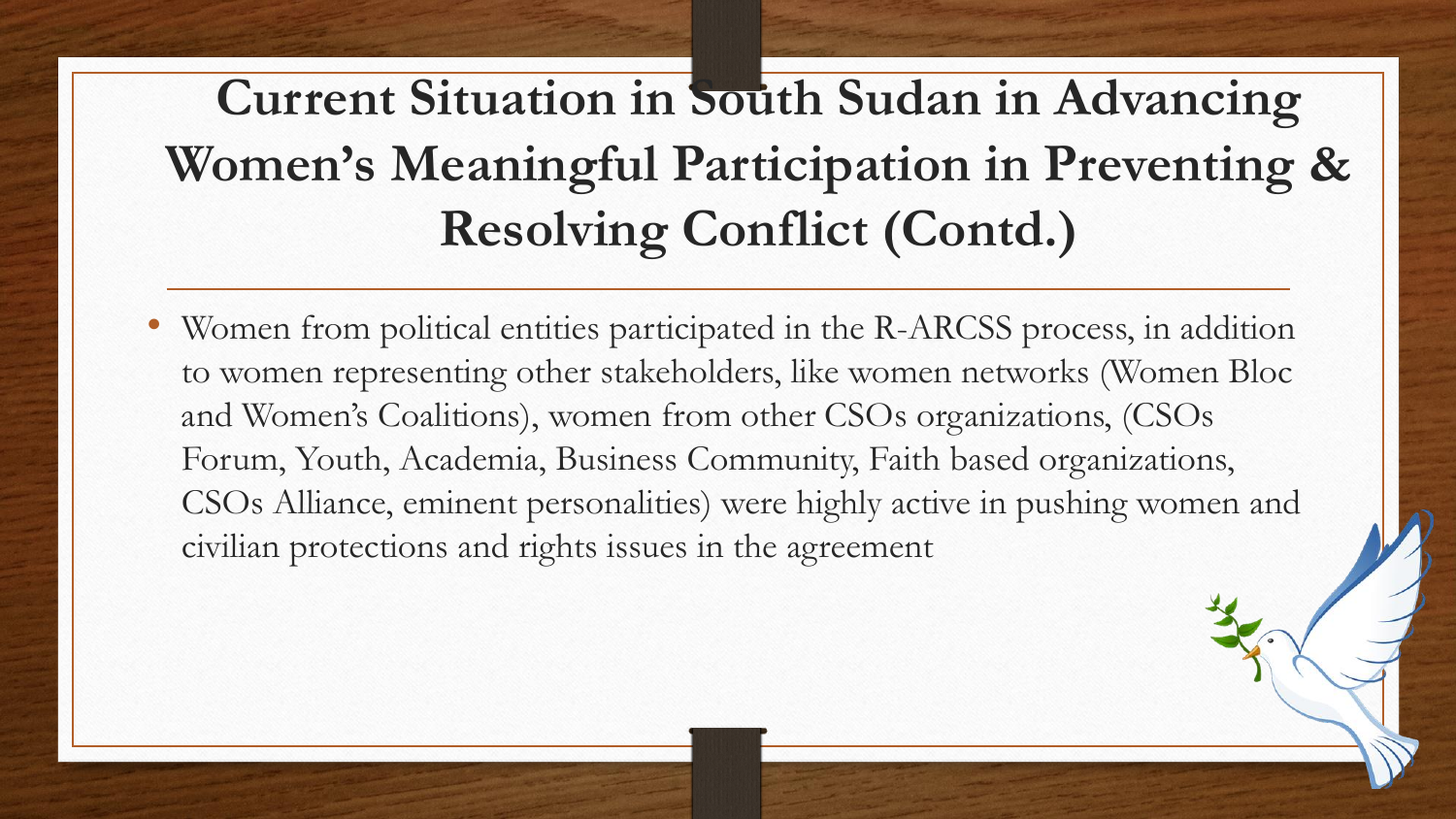### **Current Situation in South Sudan in Advancing Women's Meaningful Participation in Preventing & Resolving Conflict (Contd.)**

- The participation of women in the formal peace process (Track One) contributed to ensuring that aspects of the four pillars of UNSCR 1325 (Participation, Prevention, Protection and Recovery) – though inadequate were addressed in the Revitalized agreement.
- Although the Agenda is now recognized nationally, but there are still implementation gaps & challenges, &d priorities for action to advance South Sudanese women's meaningful participation & resolving conflict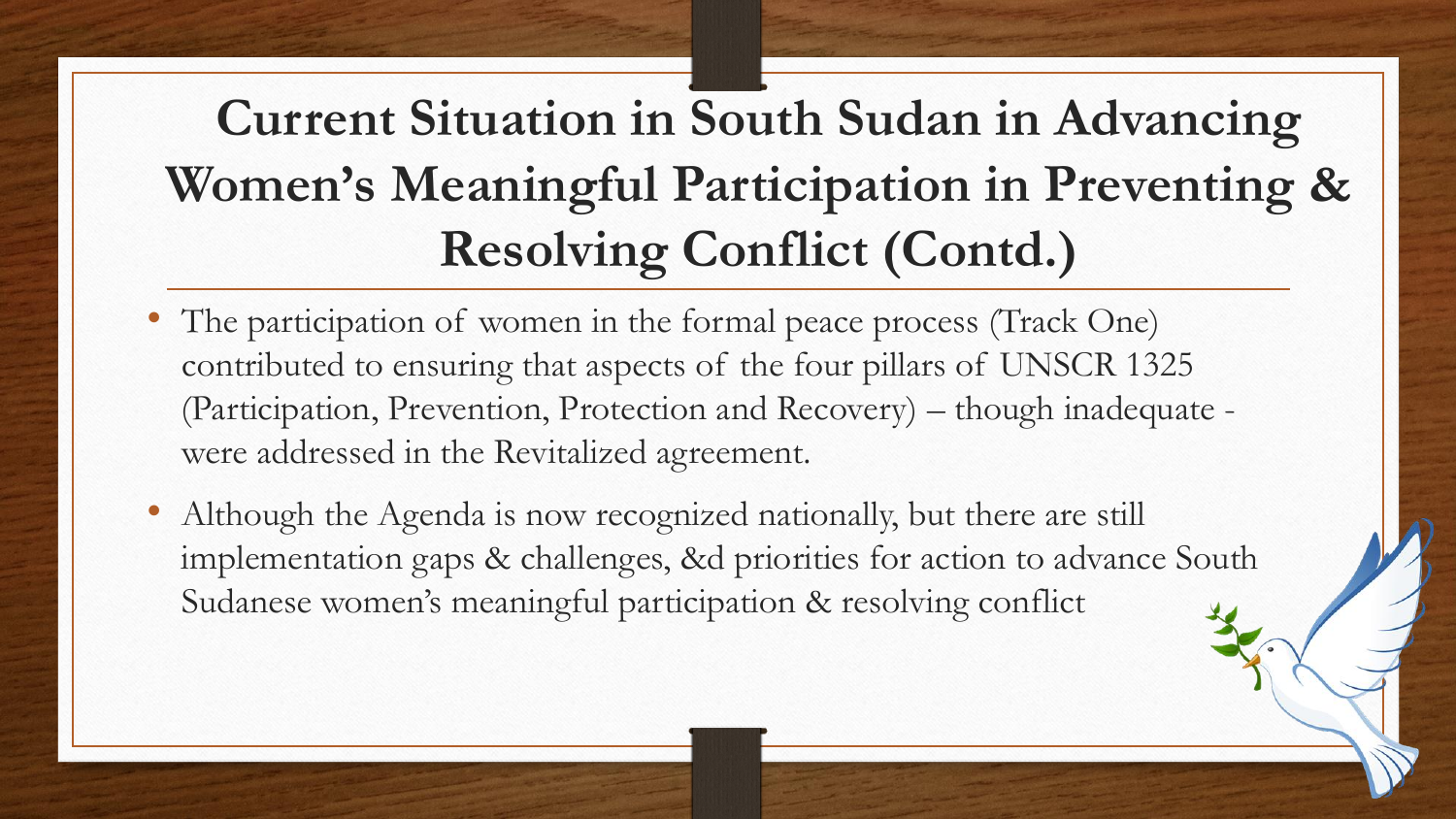## **Current Situation in South Sudan in Advancing Women's Meaningful Participation in Preventing & Resolving Conflict (Contd.)**

- The participation of women in the formal peace process
	- Low participation,  $15\%$  of negotiators in the peace process, and 25 % of the official delegates and the South Sudan Women Coalition
- Participation of women in informal peace process
	- Women's organizations are very active in peace-building and democratization processes (political participation, economic security, domestic violence, women's rights, etc.)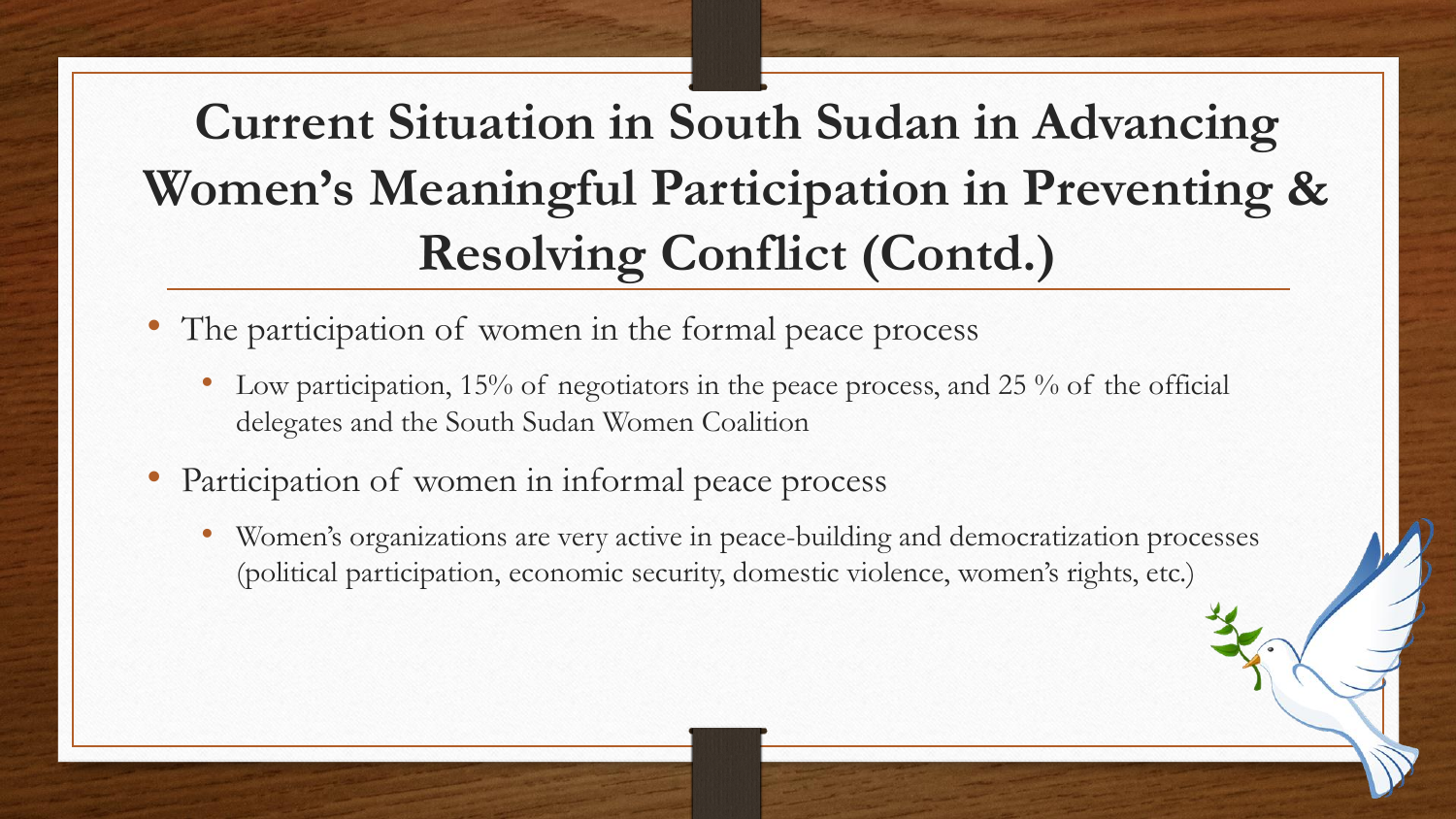# Implementation Gaps and **Challenges** to Advance South **Sudanese Women's Meaningful Participation and Resolving Conflict**

- Patriarchy, inequalities, militarized masculinities & discriminatory power structures inhibit effective conflict prevention, inclusive peace, women's rights and participation.
- Inadequate resources is a barrier to women's effective work, followed by lack of trust and cooperation between government and CSOs,
- A number of CSOs and women restrictions to work on peace related issues including signatories of the Revitalized Peace agreement e.g. in the year 2019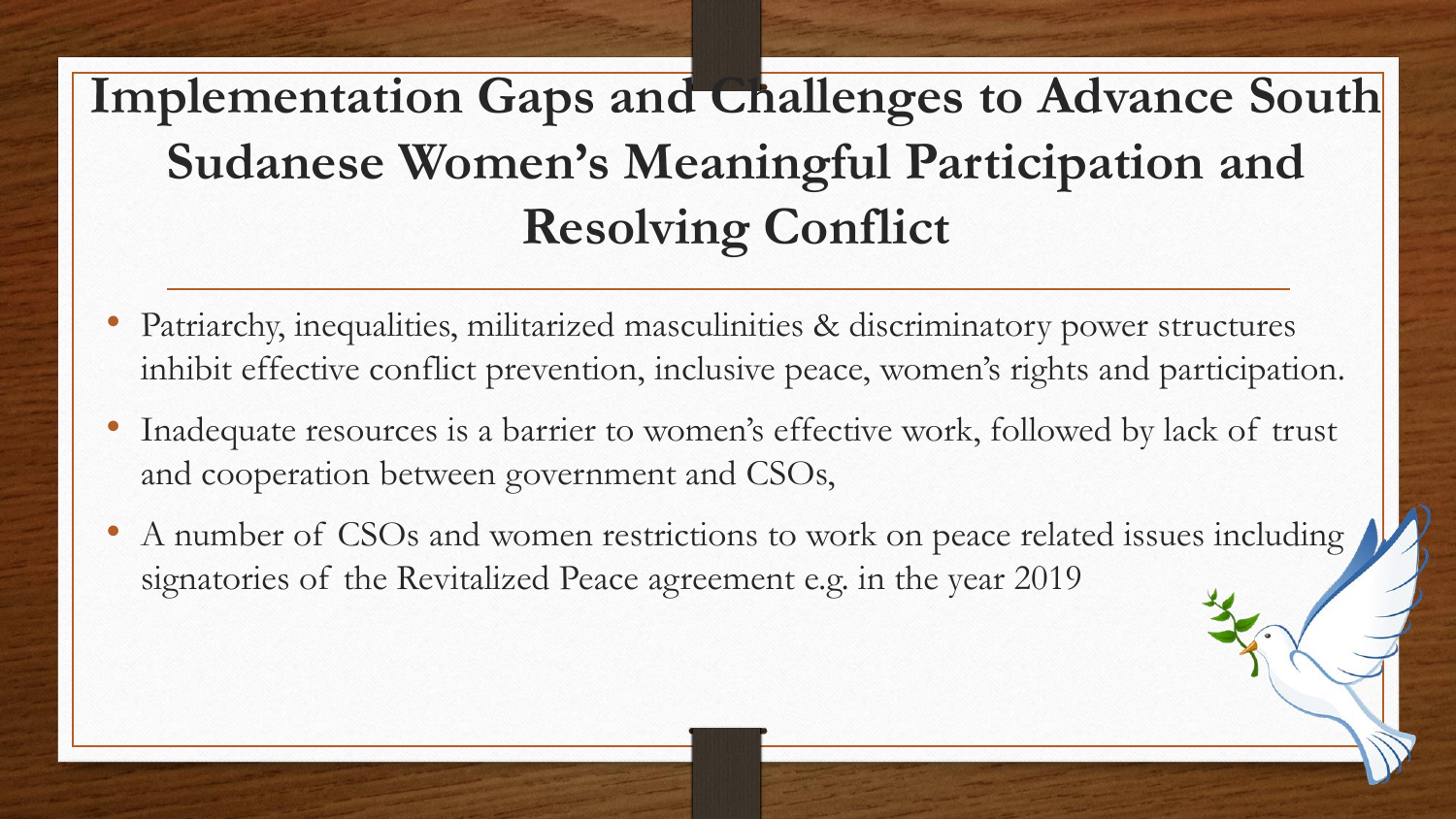# **Implementation Gaps and Challenges to Advance South Sudanese Women's Meaningful Participation and Resolving Conflict (Contd.)**

- Patriarchal views of men's leadership continue to hinder women's meaningful engagement in political and executive spaces.
- The shrinking of the political and civil space limits women's organizations to effectively engage at the grass roots level as well as pushing women's issues at the national agenda.
- Media coverage of women's participation in the peace process in South Sudan is limited and prominent female politicians are often not featured in key updates on women's engagement.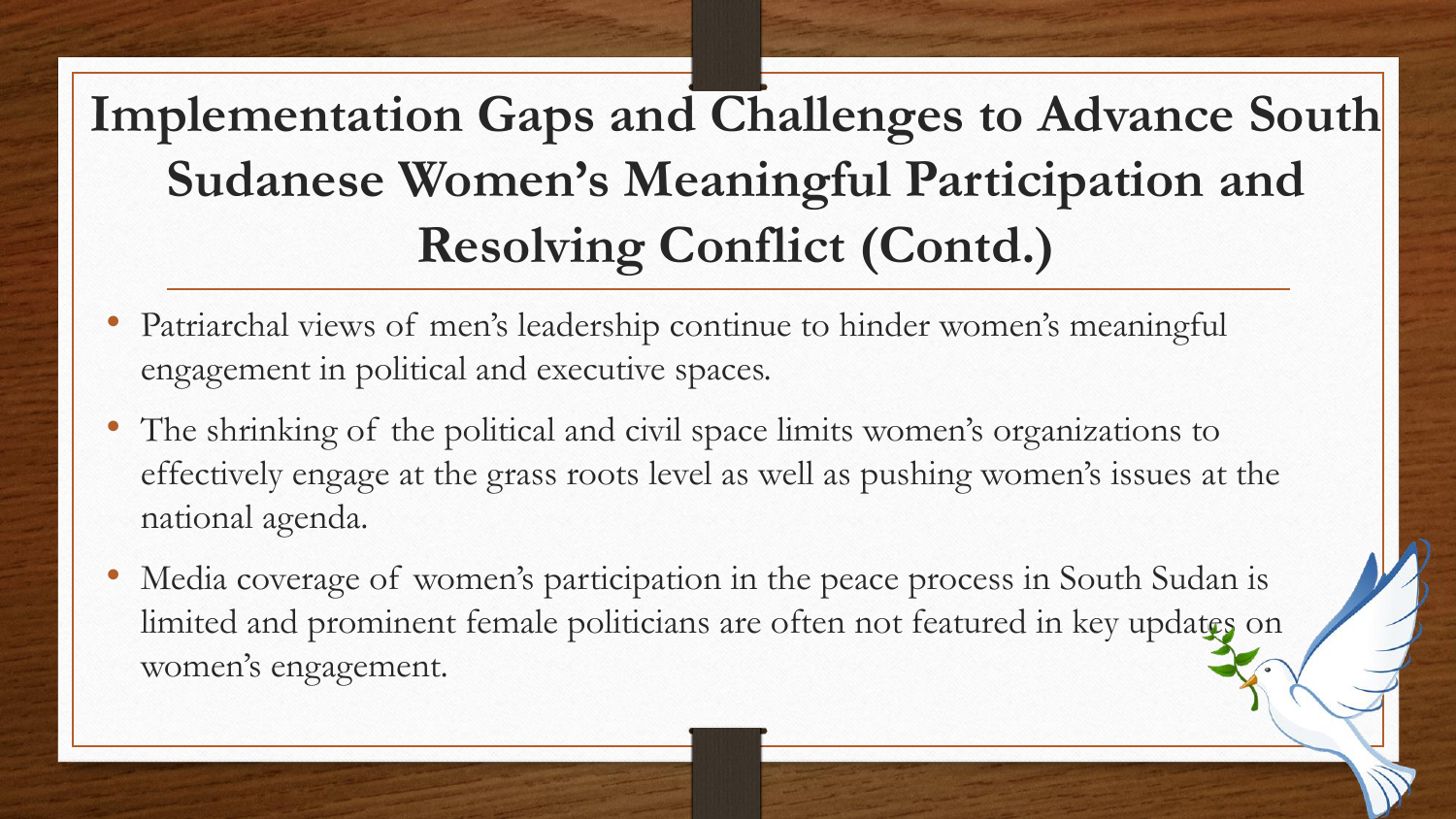#### **Priorities for Action to Advance South Sudanese Women's Meaningful Participation & Resolving Conflict**

- To realize a transformative potential of the WPS Agenda, it's time to move from verbal commitments to action: the Government, the United Nations entities, the UN Security Council, CSOs, the private sector and other actors must implement relevant commitments across all thematic areas
- There is need for tangible monitoring tools:
	- In strengthening accountability and promoting a progressive gender-perspective in preventing conflict and creating peace at the local and national levels.
	- To strengthen the effective and meaningful participation of women in peace and security matters and to bridge global and local efforts to implement a holistic and transformative WPS Agenda
	- To hold the government of South Sudan accountable and mobilize key stakeholders to move from commitments to accomplishments